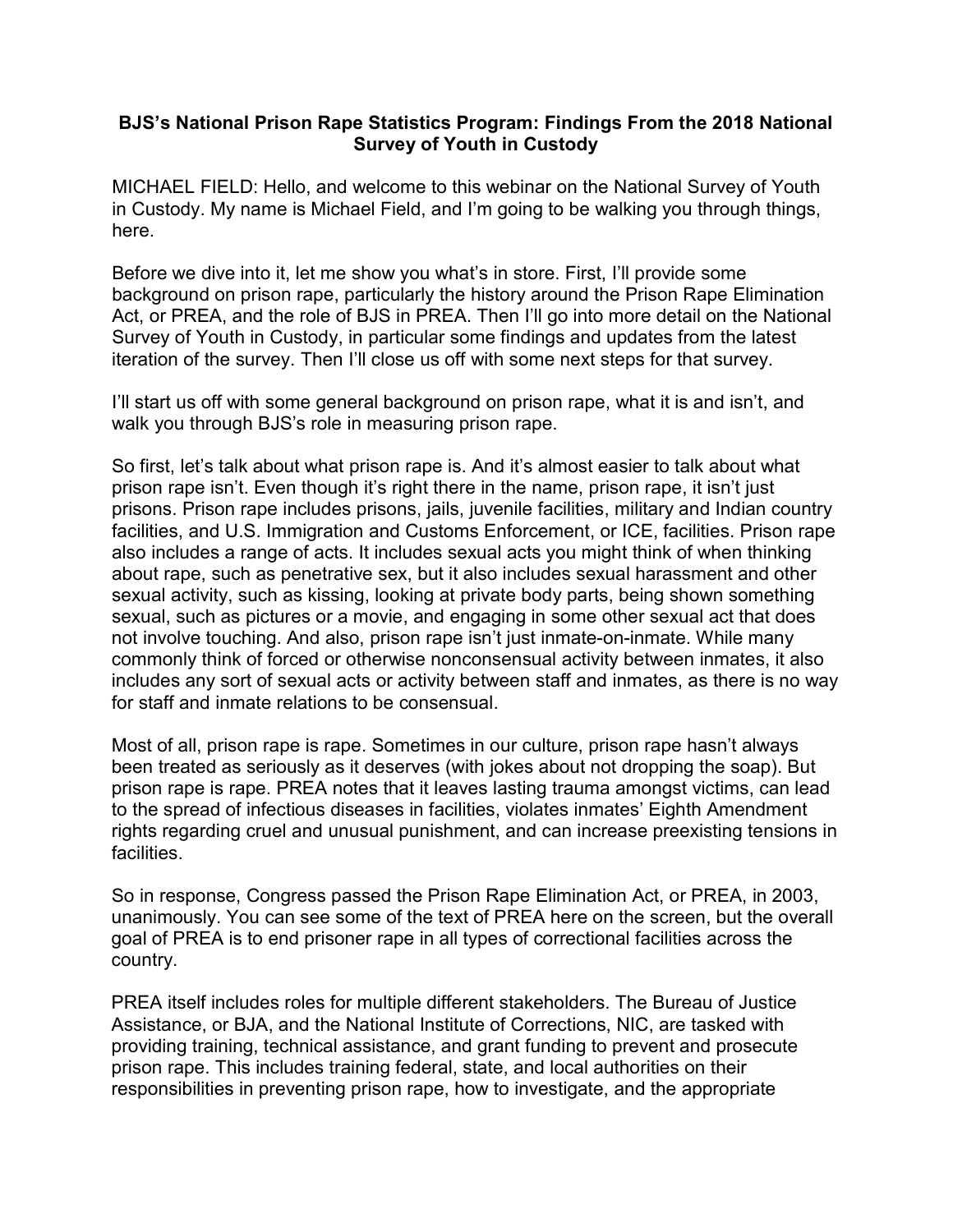punishments. Grant funding may be used to fund personnel, training, technical assistance, data collection, and equipment. The National Prison Rape Reduction Commission, commonly referred to as the PREA Commission, carried out a comprehensive legal and factual study of the penological, physical, mental, medical, social, and economic impacts of prison rape. They published their recommendations in 2009, and these standards, known as the PREA Standards, were put into effect in 2012. Lastly here, the Review Panel on Prison Rape, often referred to as the PREA Panel, carries out public hearings with high- and low-rate facilities to aid in the identification of common characteristics of victims and perpetrators of prison rape, prisons and prison systems with high incidence rates, and prisons and prison systems that appear to have been successful in deterring prison rape.

 So after all of that, what's BJS's role in PREA? PREA mandates that BJS carry out, every calendar year, a comprehensive statistical review and analysis of the incidence and effects of prison rape. The three main aspects of this, you can see here on the screen: generating annual statistics on the incidence of prison rape, identifying facilities with high and low incidence rates, and identifying common characteristics of victims, perpetrators, and facilities.

 Now, prior to PREA, researchers generated very different estimates on how often prison rape occurs. You can see here a figure from a 2004 National Institute of Justice meta- analysis, authored by Gerald Gaes and Andrew Goldberg, showing the sexual assault victimization prevalence rates and 95% confidence intervals for various studies. And these studies, ranging from 1968 to 2003, show very little agreement on how often prison rape occurs.

 With that context in mind, BJS designed our National Prison Rape Statistics Program to very deliberately address the shortcomings of past research. Where older studies had small, unrepresentative samples, our collections are designed to contain large samples representative of facilities and the nation as a whole. Older studies often had ambiguously or poorly worded questions and did not use consistent definitions of concepts, but BJS developed questions with feedback from experts in the field and using cognitive testing. And lastly, older studies used data collection modes that assumed respondent literacy and had potential threats to respondent confidentiality.

 BJS's inmate surveys use touch-screen ACASI, that is, Audio Computer-Assisted Self- Interviewing instruments in both English and Spanish. With this method, inmates have the option of reading the questions themselves or having the computer read the questions and answers aloud to them. Additionally, the ACASI format means that, while we do use on-site interviewers to confirm respondent identity and administer consent protocols, no one but the respondent knows what questions they are answering at any given time or how they are answering them.

 BJS currently administers three data collections that measure prison rape. These collections cover three buckets of facility types—prisons, jails, and youth facilities—and gather information through inmate and youth interviews and also through administrative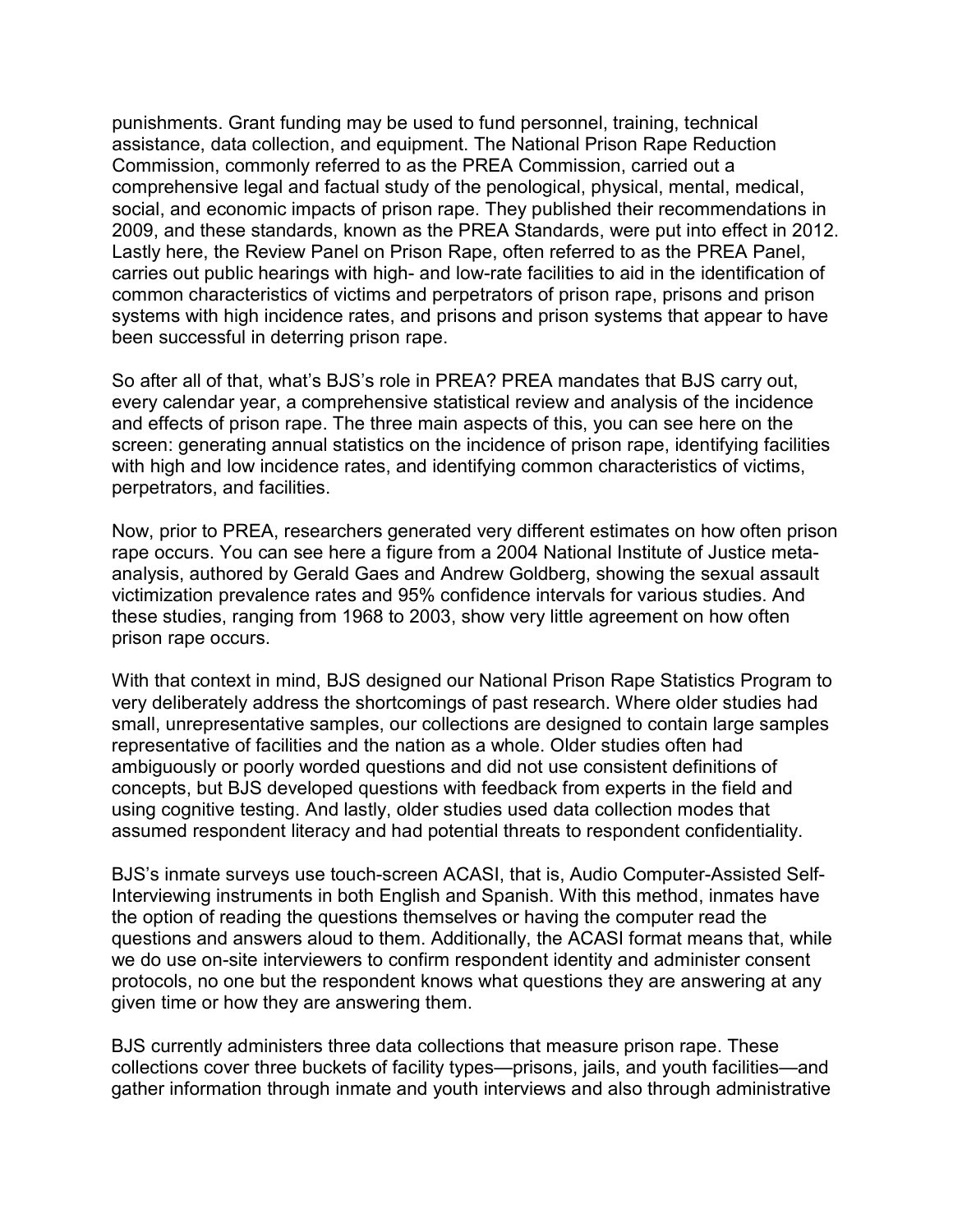records. The National Inmate Survey collects inmate interview data in prisons and jails, but also some administrative records from the facilities themselves. The National Survey of Youth in Custody does the same with juvenile facilities. These two collections look mainly at victim-level data, so when we report data from them we generally talk about percent of victims or percent of youth. The Survey of Sexual Victimization collects administrative records from all types of facilities and looks mainly at incident-level data, so we tend to talk about percent of incidents. The SSV and NIS/NSYC split is very similar to how the Uniform Crime Reporting program and National Crime Victimization Survey (the UCR and NCVS) are set up. Where UCR measures only crime recorded by police and the NCVS measures crime reported and not reported to police, similarly SSV measures only sexual victimization reported to the facility, while NIS and NSYC measure sexual victimization reported and not reported to the facility. We collect these different types of data using different methods, as the complementary information they produce together provides a more comprehensive understanding of the issue than any of them could produce alone.

 BJS has been collecting PREA data annually since 2004, right after the passage of PREA. You can see SSV has been conducted every year since then. NIS has been conducted three times, and the dotted line here represents that we were planning on launching the fourth iteration in 2020. That has been delayed, however, due to COVID, and we are now anticipating to launch the survey in 2023. And then NSYC, you see here, has been conducted three times, most recently in 2018. This 2018 NSYC is the first time we've collected youth interview data since the PREA Standards were implemented back in 2012, and these are the data I'll be diving into next.

So, let's take a more detailed look into what we found in this latest iteration of NSYC.

 First some background. NSYC fulfills the requirements of PREA in juvenile facilities, specifically to identify facilities with high and low rates of sexual victimization and identify common characteristics of victims, perpetrators, and facilities. It does this by sampling at least 10% of all juvenile facilities and at least one from each state. It's important to note that as a sample, these numbers are estimates. While I've presented numbers here, be sure to look back to the report to see how statistically significant some differences are. Sampling naturally has some error associated with it. The NSYC uses the ACASI instrumentation I briefly mentioned earlier, to collect data directly from youth in a private setting. These self-administered procedures help ensure the confidentiality of the youth and encourage fuller reporting of victimization. As mentioned prior, BJS has conducted NSYC three times, and the data I'll be presenting are from the most recent iteration, known as NSYC-3, conducted from March to December 2018.

 NSYC-3 was conducted in 327 facilities that housed juveniles, including 217 state- owned or -operated facilities and 110 locally or privately operated facilities that held state-placed youth under contract. Only those facilities that housed youth for at least 90 days, had a juvenile residential population of more than 25% adjudicated youth, and held at least 10 adjudicated youth were eligible for NSYC-3. An additional five sampled facilities were excluded because data on sexual victimization were not collected or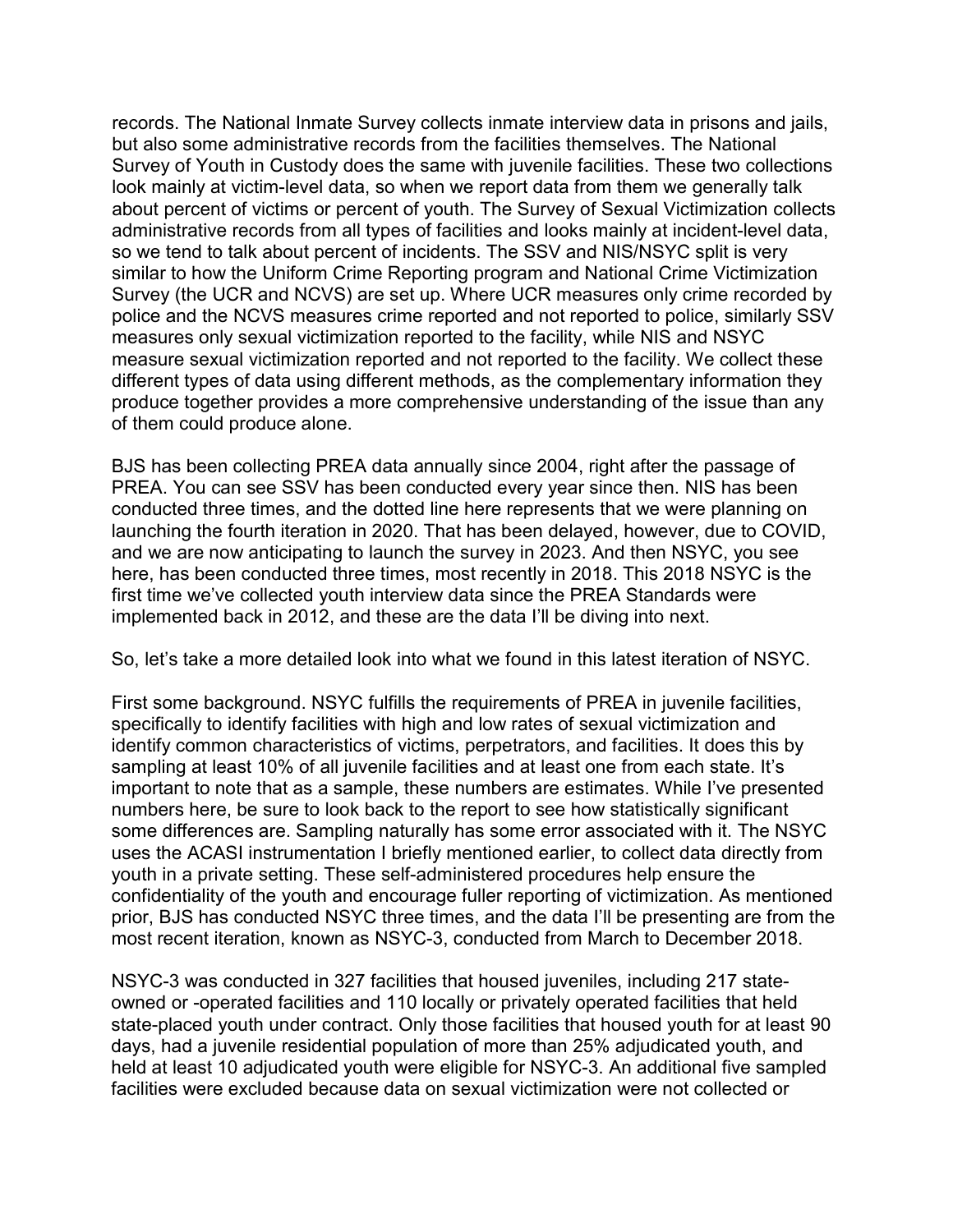could not be used. Across these 327 facilities, the sexual victimization questionnaire was completed by just over 6,000 youth. I refer to the sexual victimization questionnaire here because the youth actually had a random chance of being presented with one of two questionnaires. Ninety-five percent of youth were administered the sexual victimization questionnaire, while 5% were administered an alternative questionnaire on topics such as living conditions in the facility, mental health, drug and alcohol use, and education. This effort offers a layer of protection to the respondents, as facility staff, other youth, and even interviewers don't know which questionnaire the respondent received. The sexual victimization questionnaire also contained a two-level setup in which all respondents were asked about sexual victimization in the facility in the 12 months prior to the survey. Those respondents who indicated a sexual victimization were then asked additional follow-up questions about what we call "most serious incidents". These were determined by ranking incidents reported by youth into one of four categories, and the youth was asked about the most recent incident from the highest-ranked category.

 So, I'll start us off with data from all three waves of NSYC that show the trends over time of sexual victimization reported by youth in these juvenile facilities.

 This shows the overall sexual victimization rates reported by youth in juvenile facilities, as well as the staff sexual victimization rates and youth-on-youth victimization rates. And the main takeaway here, as you can see, is a steady decrease in youth reporting sexual victimization over time, and all three rates show a statistically significant decline from 2012 to 2018. (Significance testing wasn't done between the '08-'09 and 2012 data.) You can see here that the bulk of sexual victimization in juvenile facilities is staff sexual misconduct, the middle line. In 2018, 5.8% of youth reported staff sexual misconduct, while 1.9% reported youth-on-youth victimization, the line at the bottom. And those numbers don't add up to any sexual victimization, the line at the top, because some youth reported more than one type of victimization. The staff sexual misconduct number can further be broken down by use of force or coercion. In 2018, 2.1% of youth reported staff sexual misconduct with force or coercion and 3.9% reported it with no report of force or coercion. And again, those numbers don't add to the overall staff sexual misconduct number as some youth reported both types.

 The next set of slides I'm going to talk about cover some of the demographic and characteristics of youth who reported having been sexually victimized in the 12 months prior to the survey and provide a picture of what victimization in these facilities looks like.

 The first characteristic we'll look at is sex of the youth. You can see in the first set of bars that a slightly higher portion of male than female youth reported sexual victimization, but that difference isn't statistically significant. When we look at youth-on- youth victimization and staff sexual misconduct separately, however, is when we really see a picture start to take shape. Female youth were more likely to report youth-on- youth victimization than male youth, but male youth were more likely to report staff sexual misconduct than female youth. Now, it is worth noting that, due to the make-up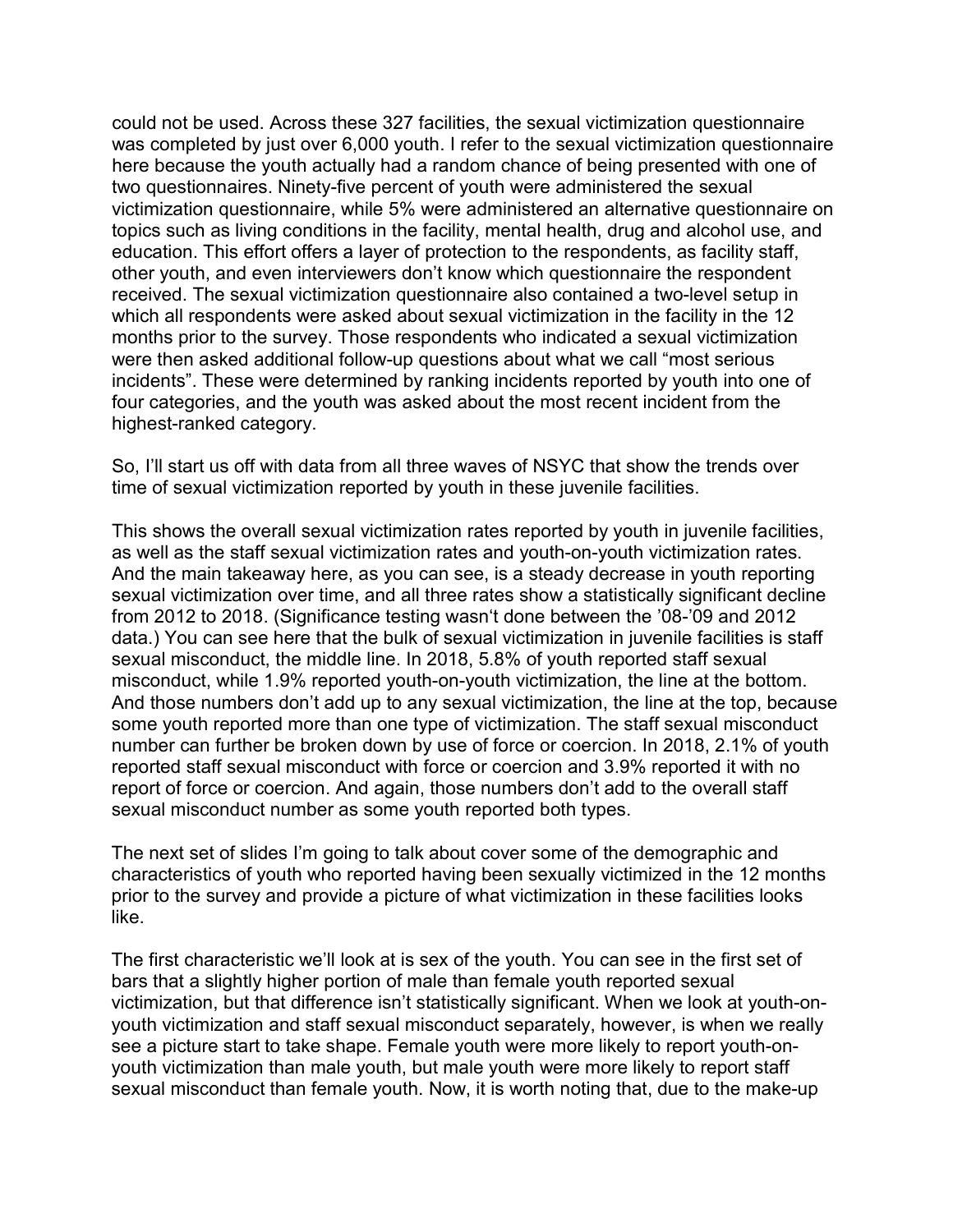of youth in these facilities, far more male youth than female youth completed the survey, but even so, the picture still holds that male and female youth in these facilities are having different experiences as it relates to sexual victimization.

 We also see some interesting differences when it comes to sexual orientation of the youth. A higher percentage of youth who identified as lesbian, gay, bisexual, or something else reported sexual victimization than heterosexual youth. This difference is almost entirely driven by youth-on-youth victimization, where LGB+ youth were between seven and eight times more likely to report victimization than heterosexual youth. The nominal difference here in staff sexual misconduct wasn't shown to be statistically significant. Youth also had the option to respond "not sure" when asked about their sexual orientation. Those youth also reported a higher rate of youth-on-youth victimization than heterosexual youth but similar rates of staff sexual misconduct.

 A similar story plays out when looking at the gender identity of the youth, just to an even larger degree. Youth who identify as transgender or as something other than their sex assigned at birth were nearly three times as likely as cisgender youth to report any sexual victimization and nearly nine times as likely to report youth-on-youth sexual victimization. And, similar to the previous slide on sexual orientation, the numbers for staff sexual misconduct here do not show a statistically significant difference. Again, the youth could also respond "not sure" when asking about their identity. Those youth reported even higher rates of sexual victimization and youth-on-youth victimization, but similar levels of staff sexual misconduct.

 Youth were also able to report whether they had any of a variety of disabilities or mental health conditions. Youth who reported a disability also reported higher rates of youth- on-youth sexual victimization and staff sexual misconduct than those without. Youth who reported a mental health condition also reported higher rates of staff sexual misconduct than those without, but the difference for youth-on-youth sexual victimization was not statistically significant.

 One really telling indicator for risk of sexual victimization was prior sexual victimization, particularly in another facility. Youth who report being sexually victimized in another facility also report much higher levels of victimization in their current facility. You can see here about half of youth who reported prior victimization in another facility report sexual victimization in their current facility, and this holds true for staff sexual misconduct, youth-on-youth victimization, and overall sexual victimization. You also see here youth who reported prior sexual victimization but not in another facility, and those youth are more likely to report any sexual victimization and youth-on-youth victimization than youth without a history of victimization, but not a statistically significant difference in staff sexual misconduct. This slide really shows that knowledge about a youth's history of sexual victimization is key information for facility staff as they try to reduce to the risk for victimization within their own facilities.

Next, I'll talk a little about the relation between sexual victimization and time in facilities.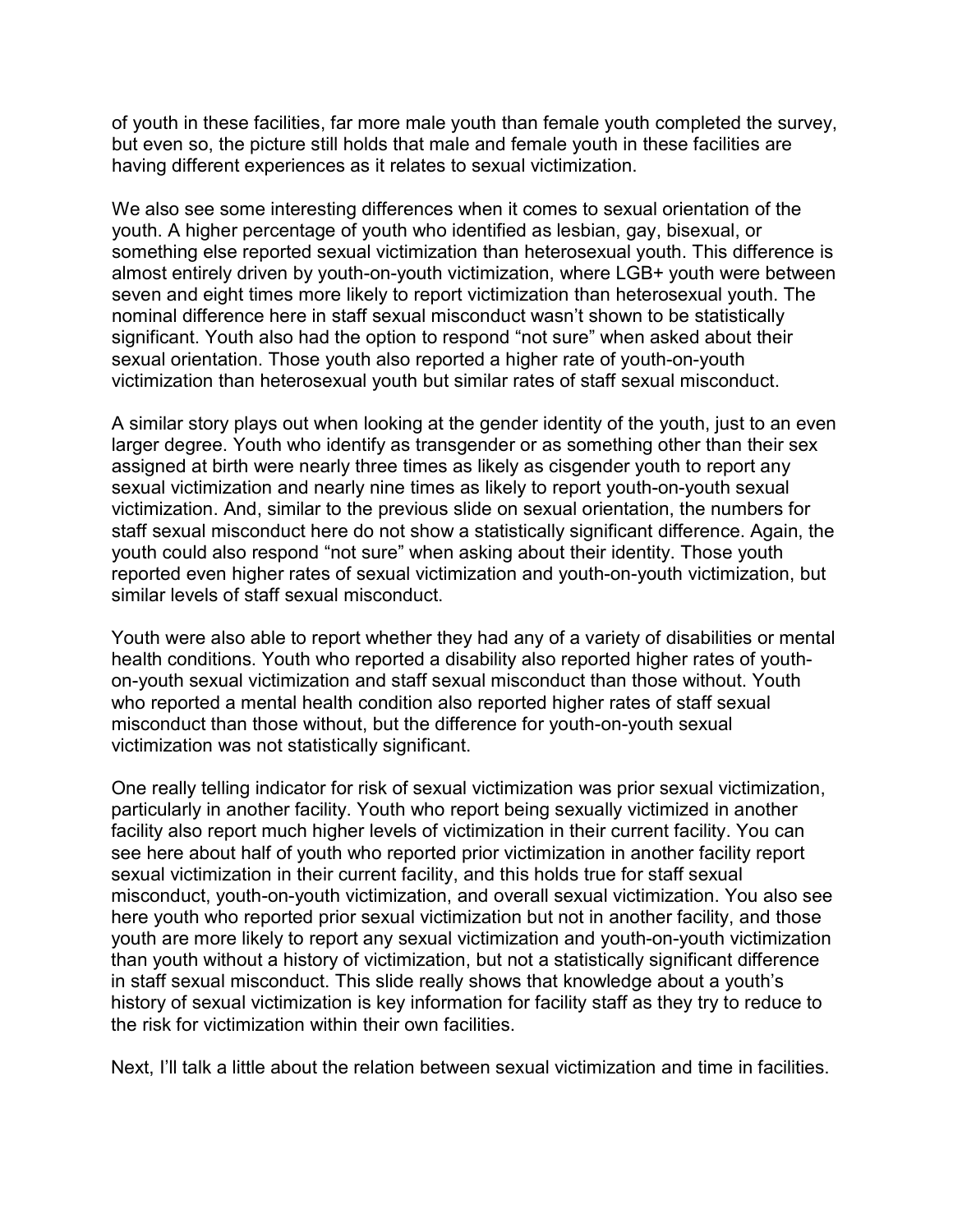This slide shows the relationship between sexual victimization and how long the youth has been in their current facility. It shows that, generally, the longer a youth has been in their facility, the more likely they are to report having been sexually victimized in that facility. And that makes sense, the longer their exposure time, that is, the greater the time in which they could be sexual victimized, the more likely they are to have been sexually victimized. The same pattern holds across any sexual victimization, youth-on-youth sexual victimization, and staff sexual misconduct.

 Despite that finding—that the longer a youth is in a facility the more likely they are to be sexually victimized in that facility—victimizations do tend to occur early in a stay. We asked youth when they were first sexually victimized in their current facility, providing some different timing options seen here, and while the largest portion indicated the last category here, after the first two months, about half of youth, for both youth-on-youth sexual victimization and staff sexual misconduct, indicated that they were first victimized in their first month in the facility. This tells us that, while victimization can and does start over time, youth are at highest risk at the very beginning of their stay.

 Finally, I'm going to go into a bit more detail on staff sexual misconduct. The specifics of staff sexual misconduct are unique and look very different from how many people tend to think about sexual victimization.

 And to start us off with, I'm going to revisit this slide on sex of youth and victimization. And what you saw here was that female youth reported higher rates of youth-on-youth victimization, but that male youth were about twice as likely as female youth to report staff sexual misconduct. And what this largely comes down to is male youth and female staff.

 We asked youth who reported sexual victimization about the sex of the perpetrator, or perpetrators, and the use of force or coercion in the most serious incidents of staff sexual misconduct. In the majority of these incidents, just over 60% of incidents, the staff perpetrator was female and the youth did not report force or coercion. Altogether, female staff were the perpetrator in almost 95% of these most serious incidents of staff misconduct. That it is largely male youth and female staff, and that it largely doesn't include force or coercion. sexual misconduct. Now we're able to start putting together a picture of staff sexual

 What we instead see a lot of among victims of staff sexual misconduct, are what we refer to as grooming behaviors by staff members. We identified several grooming behaviors staff members might use and asked youth reporting staff sexual misconduct if the staff perpetrator did carry any of them out. These behaviors range from talking or joking about sex, to telling the youth they felt emotionally close to them, to giving the youth pictures or writing them letters. This graph shows the frankly staggering amount of grooming occurring in instances of staff sexual misconduct. About 50% or more of youth victims of staff sexual misconduct report each of the behaviors except the last two, and even then, the behavior about prohibited items is close.